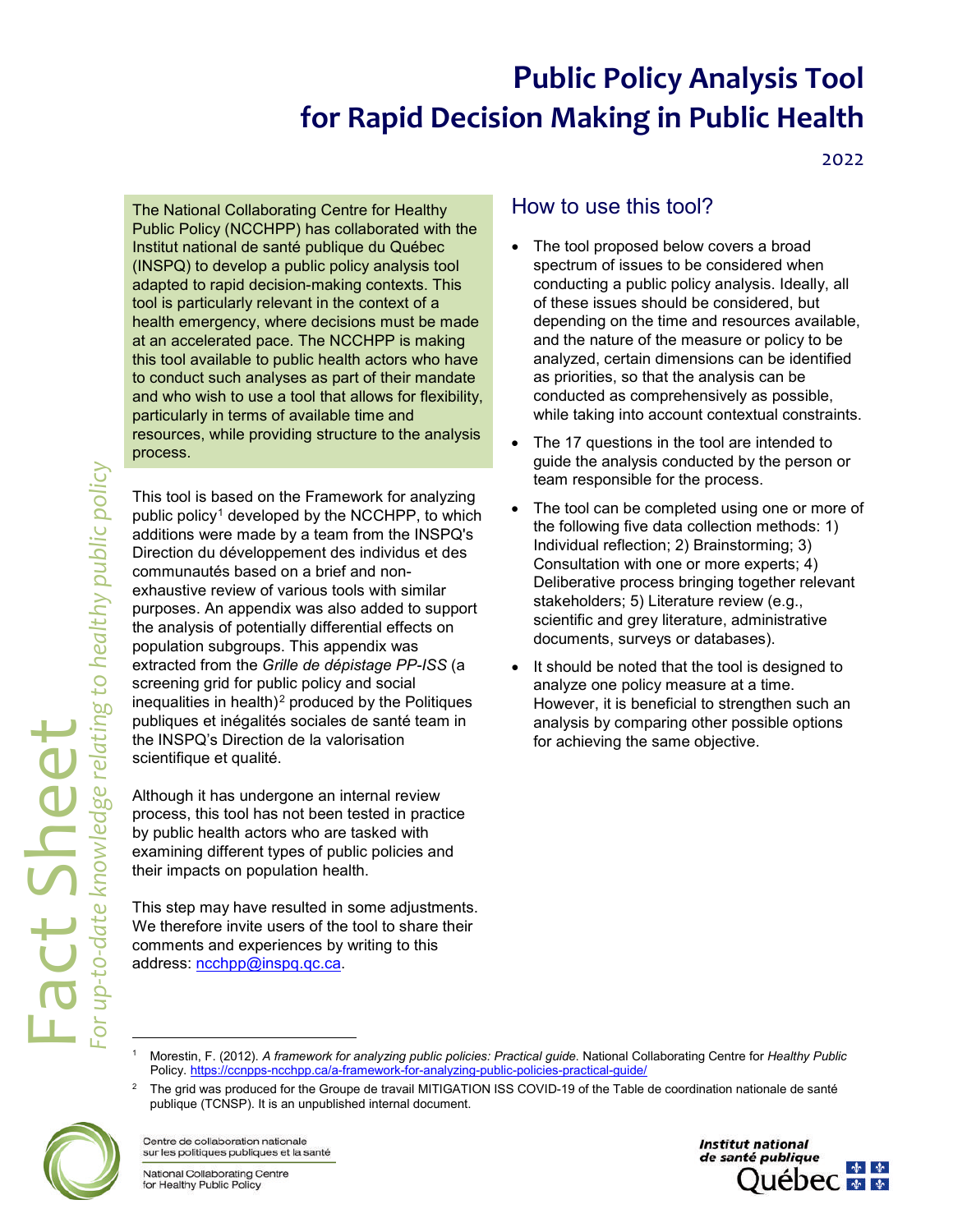### <span id="page-1-0"></span>**Preliminary questions:**

- What is the proposed measure or policy? \_\_\_\_\_\_\_\_\_\_\_\_\_\_\_\_\_\_\_\_\_
- What population does the measure target?

|                                                                         | <b>Dimension targeted</b>                                                                                | <b>Questions</b>                                                                                                                                                                                                                                                                                                                                                                                                                                                                                                                                                                                                                       | <b>Information</b><br>gathering method(s)<br>(1 to 5) |
|-------------------------------------------------------------------------|----------------------------------------------------------------------------------------------------------|----------------------------------------------------------------------------------------------------------------------------------------------------------------------------------------------------------------------------------------------------------------------------------------------------------------------------------------------------------------------------------------------------------------------------------------------------------------------------------------------------------------------------------------------------------------------------------------------------------------------------------------|-------------------------------------------------------|
| <b>Expected</b><br>effects of<br>the<br>proposed<br>policy<br>(measure) | Effectiveness (based on<br>best available data)                                                          | 1. What are the objectives of the proposed measure?<br>How plausible is the intervention logic underlying the proposed measure? (Present<br>2.<br>the logic model <sup>3</sup> )<br>What is known about the effectiveness of this measure at achieving the ultimate<br>3.<br>objective or at producing the intermediate effects required to achieve the ultimate<br>objective?                                                                                                                                                                                                                                                         |                                                       |
|                                                                         | Unintended effects<br>(positive or negative<br>effects not directly targeted<br>by the proposed measure) | 4. What might be the positive or negative unintended effects of the proposed measure<br>on health and its determinants:<br>The health system;<br>The education system (including early childhood education services);<br>The judicial system;<br>Living environments (e.g., school, family, residential or work environments);<br>The economy and societal functioning (e.g., employment, income,<br>transportation, housing, or essential goods supply);<br>The natural environment (air, water, soil or greenhouse gases);<br>Social networks and groups (including citizen participation and social cohesion);<br>∟ifestyle habits. |                                                       |
|                                                                         |                                                                                                          | <b>Actions to consider</b><br>5. What mitigation measures should be considered to counter or minimize unintended<br>negative effects on health and its determinants?<br>What are some ways that unintended positive effects could be amplified?<br>6.                                                                                                                                                                                                                                                                                                                                                                                  |                                                       |

<sup>3</sup> The logic model aims to represent "the chain of expected effects that link a public policy to a health problem it aims to solve" (Morestin, 2013). To learn more about constructing a logic model, see Morestin, F. (2013). Constructing a Logic Model for a Healthy Public Policy: Why and How? National Collaborating Centre for Healthy Public Policy.https://ccnppsncchpp.ca/constructing-a-logic-model-for-a-healthy-public-policy-why-and-how/.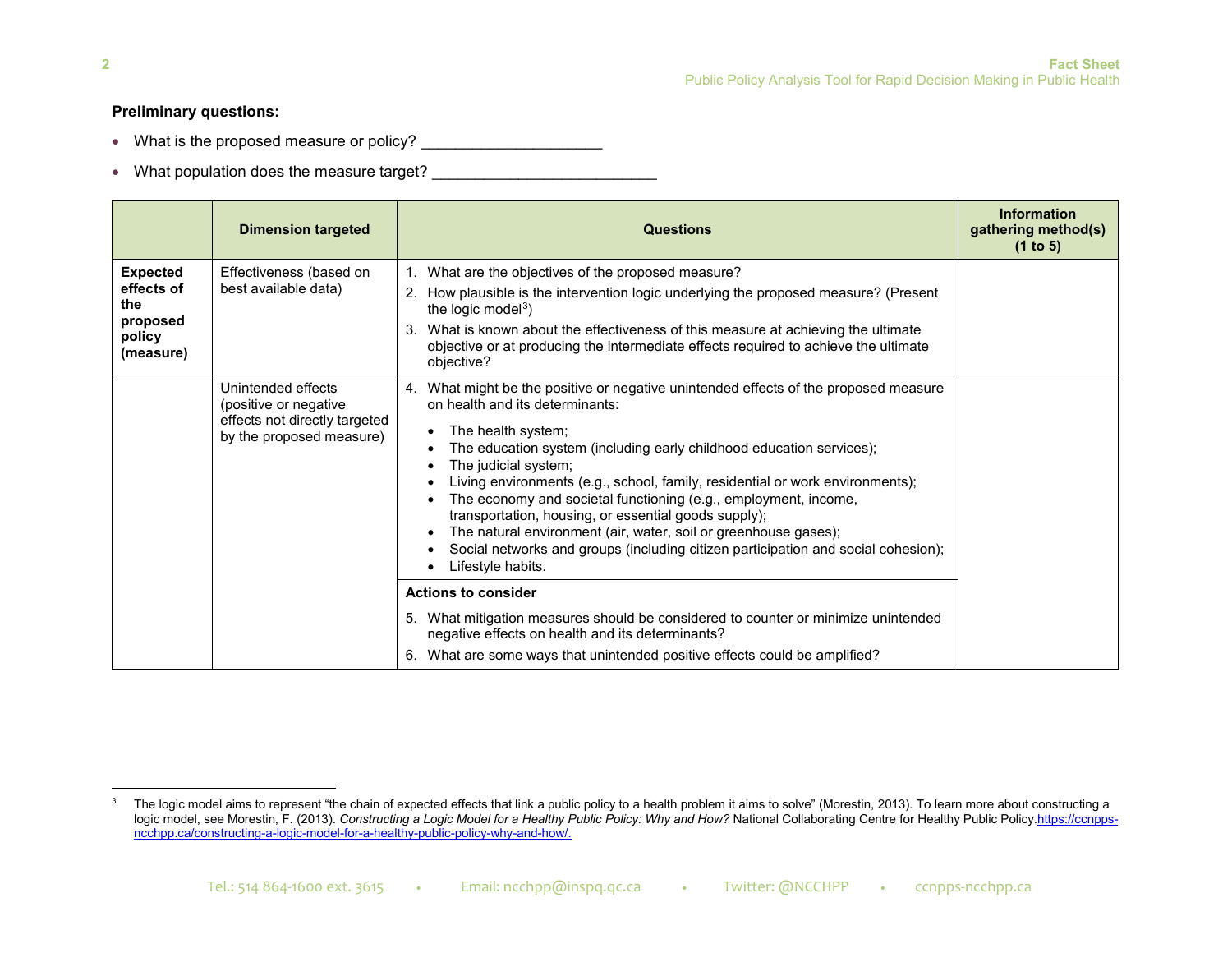### **Fact Sheet 3**

Public Policy Analysis Tool for Rapid Decision Making in Public Health

|                | <b>Dimension targeted</b> | <b>Questions</b>                                                                                                                                                                                                                                                                                                                                                                                                | Information<br>gathering method(s)<br>(1 to 5) |
|----------------|---------------------------|-----------------------------------------------------------------------------------------------------------------------------------------------------------------------------------------------------------------------------------------------------------------------------------------------------------------------------------------------------------------------------------------------------------------|------------------------------------------------|
|                | Equity                    | 7. Does the proposed measure produce differential effects (positive or negative) on<br>specific subgroups of the target population? If so, list these (see Appendix for a<br>list of subgroups to consider).                                                                                                                                                                                                    |                                                |
|                |                           | <b>Actions to consider</b>                                                                                                                                                                                                                                                                                                                                                                                      |                                                |
|                |                           | 8. What mitigation measures should be considered in relation to various subgroups<br>to avoid creating or increasing social inequalities in health?                                                                                                                                                                                                                                                             |                                                |
| Implementation | Cost                      | 9. What are the economic costs and benefits of the proposed measure from the<br>perspective of public spending and of other societal actors?<br>10. What are the costs of implementing mitigation measures?                                                                                                                                                                                                     |                                                |
|                | Feasibility               | 11. Has the proposed measure been adopted in other jurisdictions?<br>12. Is the proposed measure consistent with the existing legislative framework?<br>13. Are the resources needed to implement the proposed measure available,<br>including an appropriate system of incentives and penalties to guide the actors<br>involved in its implementation?<br>14. Are resources available for mitigation measures? |                                                |
|                | Acceptability             | 15. What degree of acceptability to the general public does this measure have? To<br>the target population?<br>16. What degree of coercion is associated with the proposed measure?<br>17. What would increase the acceptability of the proposed measure (e.g., mitigation<br>measures or consultations held during the decision-making process)?                                                               |                                                |

This grid was adapted from: Morestin, F. (2012). *A Framework for Analyzing Public Policies: Practical guide*. [https://ccnpps-ncchpp.ca/a-framework-for-analyzing-public-policies](https://ccnpps-ncchpp.ca/a-framework-for-analyzing-public-policies-practical-guide/)[practical-guide/.](https://ccnpps-ncchpp.ca/a-framework-for-analyzing-public-policies-practical-guide/)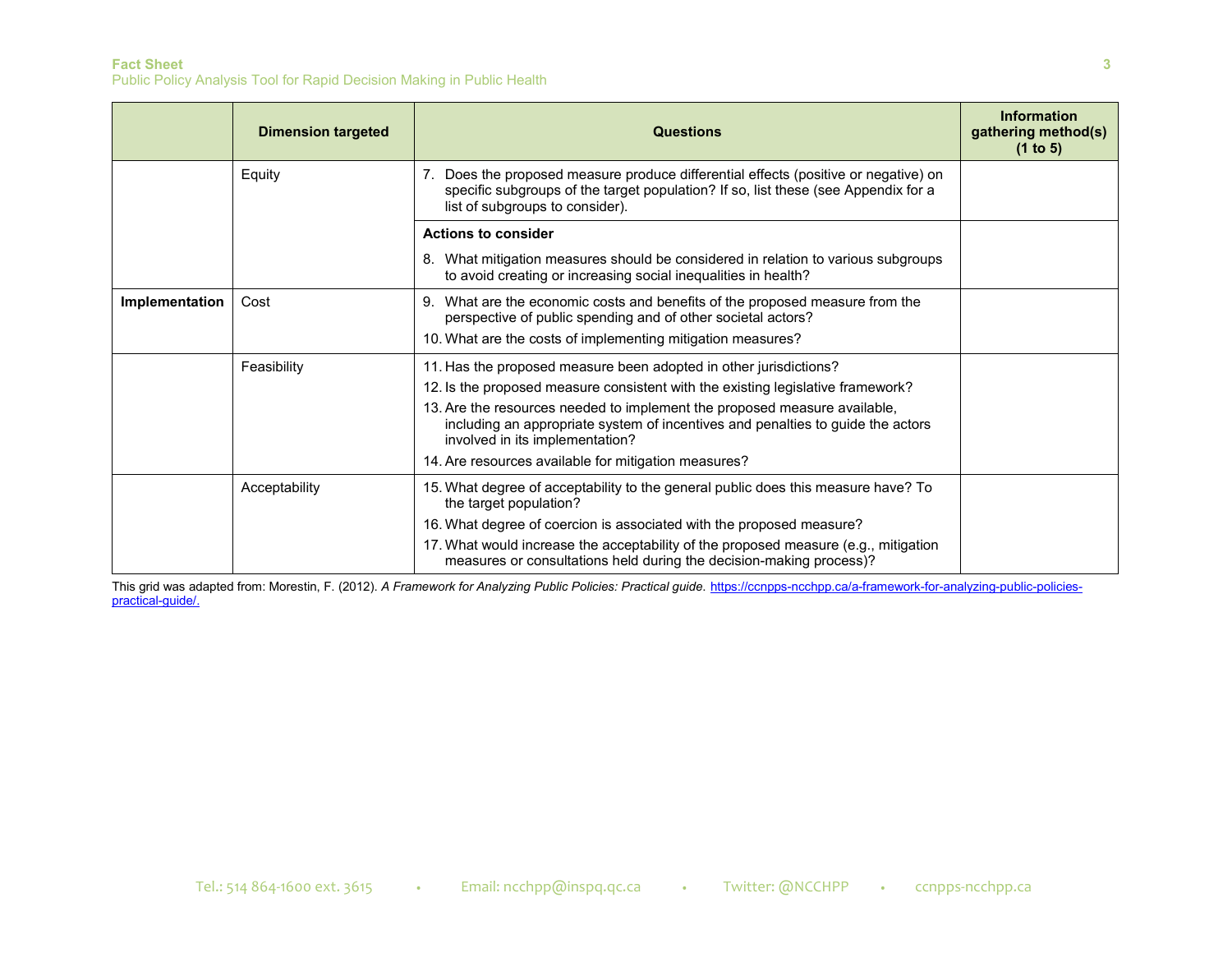## Tools consulted

- Centers for Disease Control and Prevention. (2021). *Policy analysis*. [https://www.cdc.gov/policy/polaris/policyproce](https://www.cdc.gov/policy/polaris/policyprocess/policyanalysis/index.html) [ss/policyanalysis/index.html](https://www.cdc.gov/policy/polaris/policyprocess/policyanalysis/index.html)
- Centers for Disease Control and Prevention. (n. d.). *Table 1 Policy analysis: Key questions*. [https://www.cdc.gov/policy/analysis/process/d](https://www.cdc.gov/policy/analysis/process/docs/table1.pdf) [ocs/table1.pdf](https://www.cdc.gov/policy/analysis/process/docs/table1.pdf)
- Insitut national de santé publique du Québec. (n.d.) *Grille de dépistage PP-ISS* (Unpublished internal document).
- King County. (2010). *King County equity impact review tool*. [https://kingcounty.gov/~/media/elected/executi](https://kingcounty.gov/%7E/media/elected/executive/equity-social-justice/documents/KingCountyEIRTool2010.ashx?la=en) [ve/equity-social](https://kingcounty.gov/%7E/media/elected/executive/equity-social-justice/documents/KingCountyEIRTool2010.ashx?la=en)[justice/documents/KingCountyEIRTool2010.a](https://kingcounty.gov/%7E/media/elected/executive/equity-social-justice/documents/KingCountyEIRTool2010.ashx?la=en) [shx?la=en](https://kingcounty.gov/%7E/media/elected/executive/equity-social-justice/documents/KingCountyEIRTool2010.ashx?la=en)

Ontario Ministry of Health and Long-Term Care. (2012). *Health Equity Impact Assessment (HEIA) Workbook*. [https://www.health.gov.on.ca/en/pro/programs](https://www.health.gov.on.ca/en/pro/programs/heia/docs/workbook.pdf) [/heia/docs/workbook.pdf](https://www.health.gov.on.ca/en/pro/programs/heia/docs/workbook.pdf)

Ontario Ministry of Health and Long-Term Care. (2021a). *Health Equity Impact Assessment (HEIA)*. [https://www.health.gov.on.ca/en/pro/programs](https://www.health.gov.on.ca/en/pro/programs/heia/) [/heia/](https://www.health.gov.on.ca/en/pro/programs/heia/)

Ontario Ministry of Health and Long-Term Care. (2021b). *MOH Health Equity Impact Assessment (HEIA) Tool*. [https://www.health.gov.on.ca/en/pro/programs](https://www.health.gov.on.ca/en/pro/programs/heia/tool.aspx) [/heia/tool.aspx](https://www.health.gov.on.ca/en/pro/programs/heia/tool.aspx)

Morestin, F. (2012). *A framework for analyzing public policies: Practical guide*. National Collaborating Centre for Healthy Public Policy. [https://ccnpps](https://ccnpps-ncchpp.ca/docs/Guide_framework_analyzing_policies_En.pdf)[ncchpp.ca/docs/Guide\\_framework\\_analyzing\\_](https://ccnpps-ncchpp.ca/docs/Guide_framework_analyzing_policies_En.pdf) [policies\\_En.pdf](https://ccnpps-ncchpp.ca/docs/Guide_framework_analyzing_policies_En.pdf)

- National Association of County & City Health Officials. (2009). *Guidelines for achieving health equity in public health practice*. [https://www.health.state.mn.us/communities/p](https://www.health.state.mn.us/communities/practice/resources/equitylibrary/docs/Guidelines_for_Achieving_Health_Equity_in_Public_Health_Practice_1.pdf) [ractice/resources/equitylibrary/docs/Guideline](https://www.health.state.mn.us/communities/practice/resources/equitylibrary/docs/Guidelines_for_Achieving_Health_Equity_in_Public_Health_Practice_1.pdf) s for Achieving Health Equity in Public He [alth\\_Practice\\_1.pdf](https://www.health.state.mn.us/communities/practice/resources/equitylibrary/docs/Guidelines_for_Achieving_Health_Equity_in_Public_Health_Practice_1.pdf)
- National Public Health Service for Wales. (2004). *Health inequalities impact assessment: Rapid appraisal*
- Patychuk, D. & Seskar-Hencic, D. (2008). *First steps to equity: Ideas and strategies for health equity in Ontario, 2008-2010*. [https://en.healthnexus.ca/sites/en.healthnexus](https://en.healthnexus.ca/sites/en.healthnexus.ca/files/resources/first_steps_to_equity.pdf) [.ca/files/resources/first\\_steps\\_to\\_equity.pdf](https://en.healthnexus.ca/sites/en.healthnexus.ca/files/resources/first_steps_to_equity.pdf)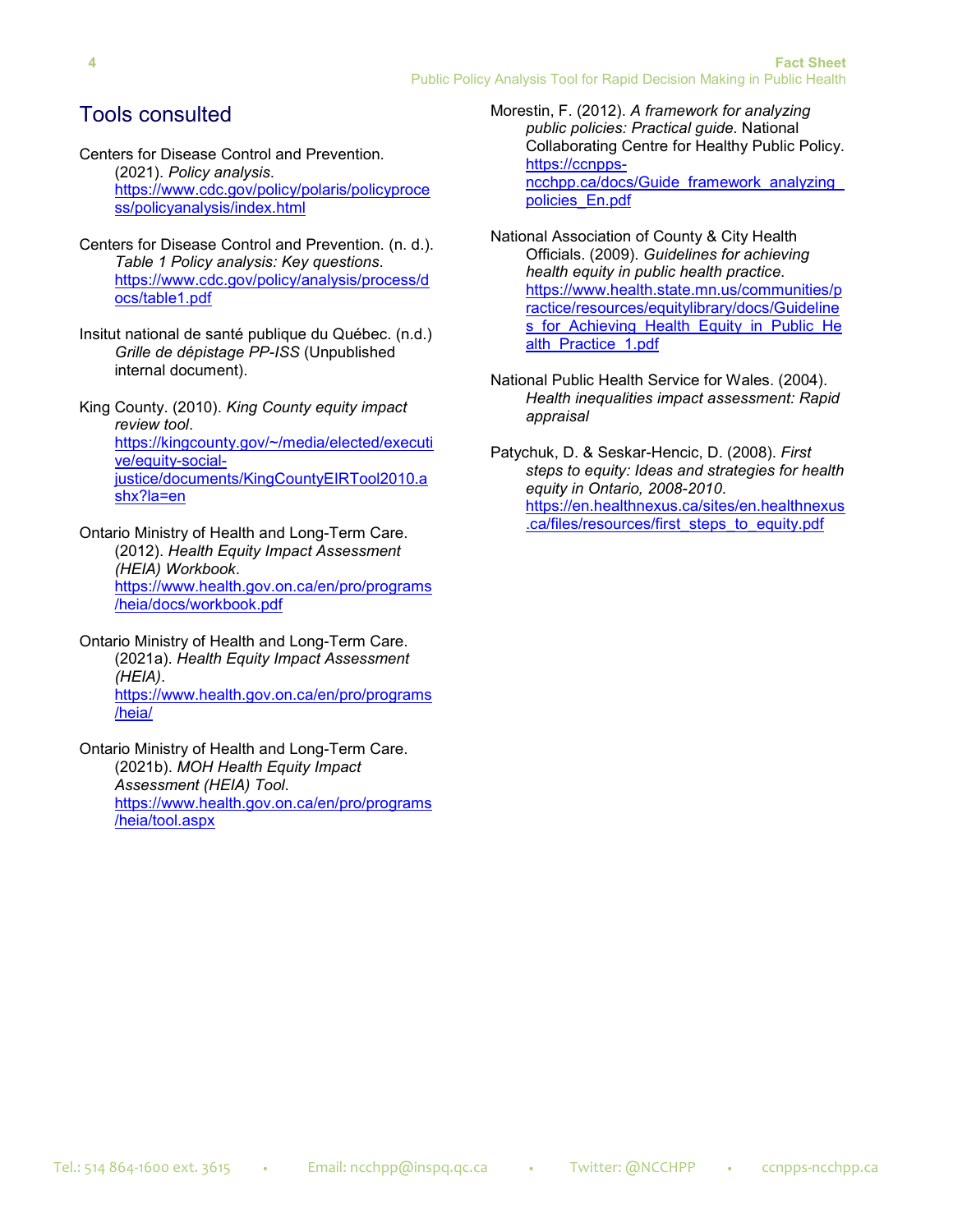## Appendix

## Subgroups to be considered based on various characteristics

A public policy targeting the entire population may have different effects on certain subgroups. A public policy analysis makes it possible to assess whether the policy is likely to reduce pre-existing social inequalities in health or, on the contrary, whether it risks exacerbating them.

"A social inequality in health (SIH) is defined as a difference in health between individuals linked to differentiating social factors or criteria (social classes, socio-professional categories, income categories, education levels, etc.).[4](#page-4-0) An SIH is preventable because it results from an unequal distribution of resources that can be acted upon or mitigated. In general, SIHs affect the whole of society and exist on a continuum based on socioeconomic status (e.g., income, education). In other words, people with a less favourable socioeconomic status are less healthy than those with a more favourable status" [translation].<sup>[5](#page-4-1)</sup>

The list below **[6](#page-4-2)** provides examples of population subgroups who, based on differentiating social factors or criteria, are more likely to experience adverse health effects when social inequality is increased. This list can be used to support the analysis of a public policy's effects with respect to social inequalities in health.

<span id="page-4-0"></span><sup>4</sup> Aïach, P. (2000). De la mesure des inégalités : enjeux sociopolitiques et théoriques. In A. Leclerc, D. Fassin, H. Grandjean, M. Kaminski & T. Lang, *Les ISS*. Éditions La Découverte/INSERM, p. 81-91.

<span id="page-4-1"></span><sup>5</sup> Institut national de santé publique du Québec. (2022). *Surveillance des inégalités sociales de santé*. [https://www.inspq.qc.ca/analyses](https://www.inspq.qc.ca/analyses-de-l-etat-de-sante-de-la-population/surveillance-des-inegalites-sociales-de-sante)[de-l-etat-de-sante-de-la-population/surveillance-des-inegalites-sociales-de-sante](https://www.inspq.qc.ca/analyses-de-l-etat-de-sante-de-la-population/surveillance-des-inegalites-sociales-de-sante)

<span id="page-4-2"></span><sup>6</sup> Translated excerpt from the *Grille de dépistage PP-ISS* produced by the Politiques publiques et inégalités sociales de santé team in the INSPQ's Direction de la valorisation scientifique et de la qualité for the Groupe de travail MITIGATION ISS COVID-19 of the Table de coordination nationale de santé publique (TCNSP) (unpublished internal document).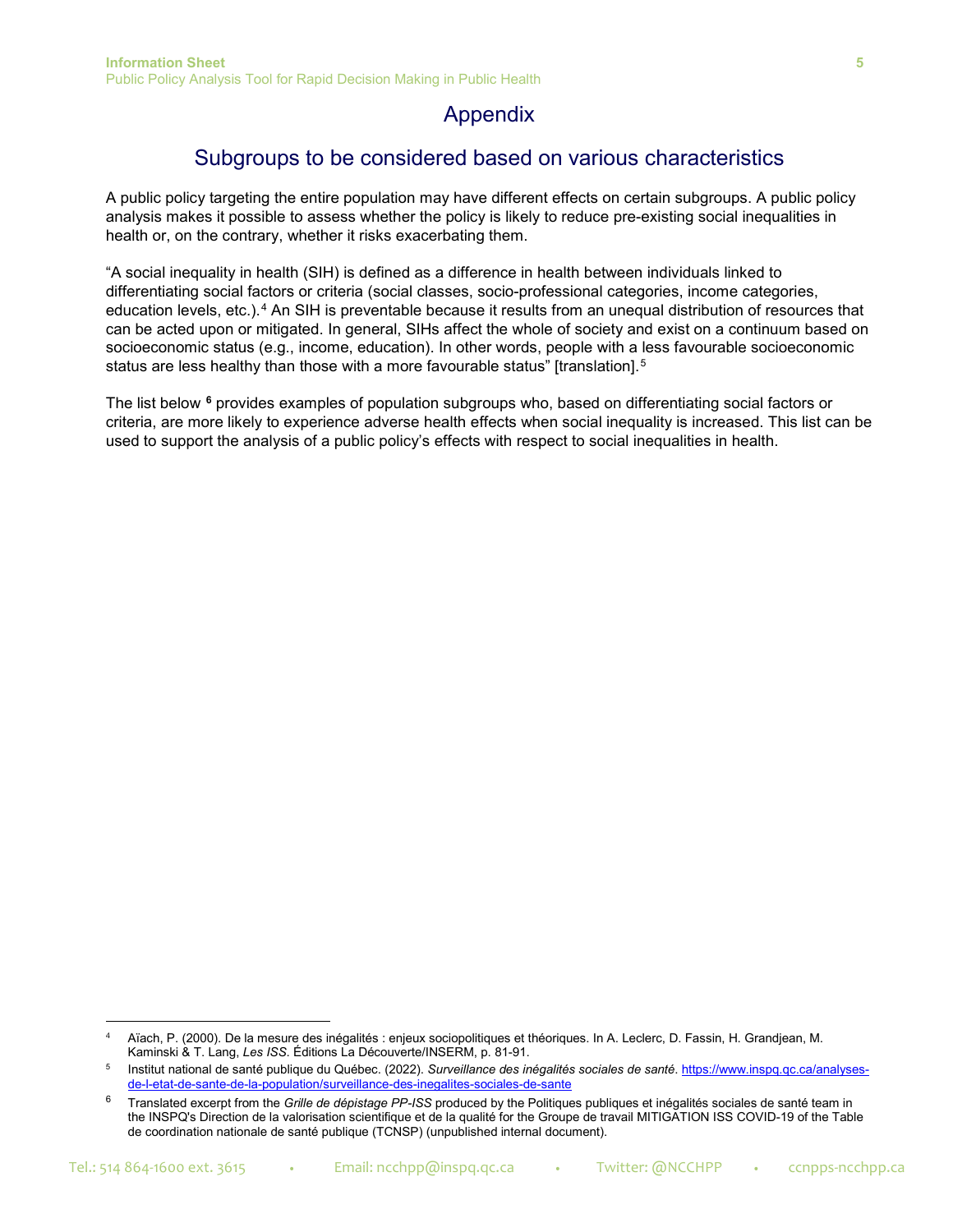| <b>Characteristics</b>                         | <b>Examples</b>                                                                                                                                                                                                                                                                                                                                                                                                                                                                                             |  |
|------------------------------------------------|-------------------------------------------------------------------------------------------------------------------------------------------------------------------------------------------------------------------------------------------------------------------------------------------------------------------------------------------------------------------------------------------------------------------------------------------------------------------------------------------------------------|--|
| <b>Education</b>                               | Persons without a high school diploma<br>$\bullet$<br>Persons with a low level of education/literacy<br>$\bullet$<br>Etc.<br>$\bullet$                                                                                                                                                                                                                                                                                                                                                                      |  |
| Income and employment                          | Beneficiaries of last-resort financial assistance<br>٠<br>Low-income workers<br>$\bullet$<br>Unemployed persons<br>$\bullet$<br>Persons on leave of absence<br>Persons working in the sex industry<br>Persons in unconventional occupations<br>$\bullet$<br>Persons receiving social assistance<br>Etc.                                                                                                                                                                                                     |  |
| <b>Geographic location</b>                     | Persons living in an economically disadvantaged or devitalized region or territory<br>٠<br>Persons living in remote areas<br>Persons without access to services (including high speed internet)<br>Persons from Indigenous communities<br>Etc.<br>$\bullet$                                                                                                                                                                                                                                                 |  |
| Socio-demographic characteristics              | Persons whose immigration status is precarious: sponsorship, family reunification, temporary foreign workers,<br>students, asylum seekers, without status, etc.<br>Members of single-parent families<br>$\bullet$<br>2SLGBTQ+ persons<br>$\bullet$<br>Persons belonging to ethnic minorities<br>Persons experiencing homelessness and residential instability<br>$\bullet$<br>Allophones (immigrant or Indigenous persons)<br>$\bullet$<br>Seniors<br>Indigenous persons<br>Children/youth<br>Women<br>Ftc. |  |
| Health characteristics and other<br>conditions | Persons with a chronic or serious health condition (e.g., autoimmune disease)<br>٠<br>Persons with a disability (e.g., impaired mobility, hearing or vision)<br>$\bullet$<br>Persons with an intellectual disability<br>$\bullet$<br>Persons who are dealing with a mental health problem (diagnosed or not) or a substance use problem (e.g.,<br>gambling, alcohol or drugs)<br>Etc.<br>$\bullet$                                                                                                          |  |